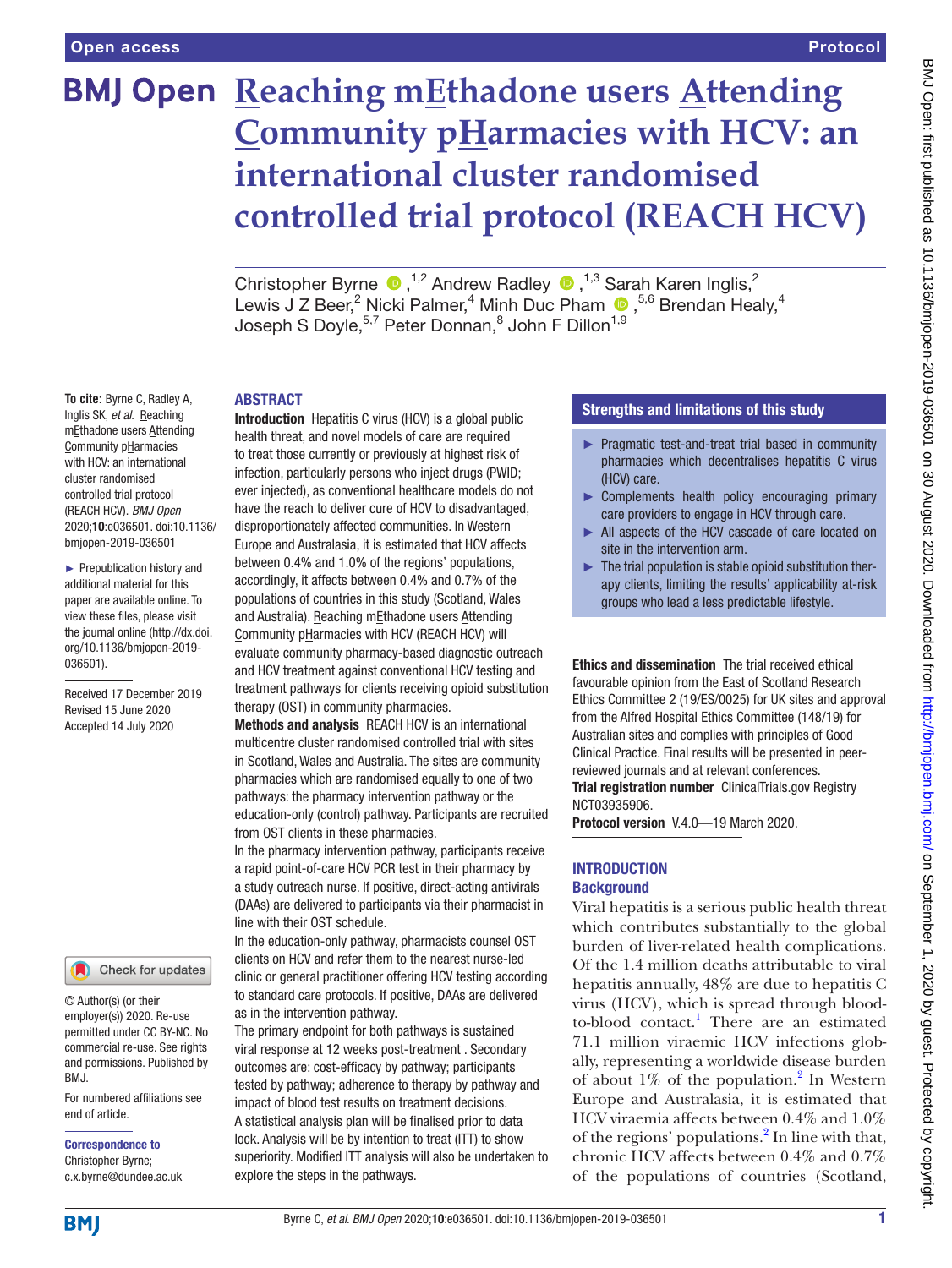Wales and Australia) in this study. $3-6$  A common HCV transmission route in high-income countries like these is injection drug use.

While recovering from substance use, including injecting drug use, many individuals will be prescribed a course of managed opioid substitution therapy (OST), typically by a general practitioner (GP), which is dispensed by a community pharmacist. Around 40% of individuals receiving OST could be infected with  $HCV$ , therefore test and treat initiatives in this population are required to progress towards WHO HCV elimination targets.<sup>1</sup> Recent data estimates HCV antibody prevalence of between 49% and 57% among persons who inject drugs (PWID) in Scotland, Wales and Australia.<sup>8-10</sup>

Recommended standard care in jurisdictions in this trial is to offer those with a history of injecting drug use regular HCV testing, $\frac{11}{12}$  often through drug treatment services or GPs, but there is significant variation in the availability and the offer of testing. Typically individuals reactive for HCV are referred to a secondary care-led viral hepatitis service. Under this model, approximately 50%–66% of PWID attending needle exchanges in our jurisdictions self-report as aware of their HCV status or having been tested in the last 12 months,  $9^{10}$  although few had initiated treatment. These figures indicate HCV testing among PWID could be improved and suggests new models should be explored which integrate HCV care into new environments.

Studies have supported the provision of testing and treatment for HCV via community pharmacies.<sup>7 13 14</sup> However, research assessing HCV care in community settings suggest that only between 15% and 18% of individuals testing positive for HCV then commence treatment, $8^{15}$ with further population-level observations noting an only 12% treatment uptake.[16](#page-7-7) This suggests a significant disparity between confirmation of infection in community settings and commencing treatment.

Despite the evidence noted<sup>71314</sup> for up-skilling community pharmacy staff to test and treat for HCV, in some instances it may not be resource-efficient to do so; for example, in pharmacies with few OST clients, staff will struggle to maintain competence in testing. Further, in the time it takes train staff to competence, an outreach nurse could feasibly have tested the client cohort.

#### Rationale

This trial will address the need to increase HCV testing rates among PWID, and linkage to treatment for those testing HCV positive, by the provision of a novel pathway of care for persons in receipt of OST in community pharmacies using an outreach nurse to test and assess individuals, and then provide direct-acting antiviral (DAA) treatment. The aims of this trial support the implementation of national HCV policy in the UK and Australia<sup>17-20</sup> by embedding all elements of the HCV care cascade in a community setting, thereby testing whether that model increases HCV testing coverage and improves linkage to care.

PWID are subject to significant societal and systemswide stigma linked to their drug use, $21$  which disincentivises them from presenting to health services for screening and treatment of HCV, $^{22}$  and embedding full HCV care in community settings offers an opportunity to negate that. Recent work explored the most valued attributes of a service delivering HCV care. OST clients' most valued preferences were to be treated in a familiar environment and to be treated with respect. $^{23}$  In a community pharmacy, individuals have a regular and familiar point of contact with the healthcare service that they highly value; they also have an incentive to attend and interact in this setting due to OST. Co-locating test and treat services within community pharmacies has been identified as a valuable addition to HCV care by PWID in receipt of  $OST<sup>24</sup>$  The strength of the patient-pharmacist relationship offers a clear rationale for co-locating HCV testing and treatment in community pharmacies for those receiving OST.<sup>[24 25](#page-7-12)</sup>

The safety and efficacy profile of  $\text{D}A\text{As}^{26}$  can allow the rationalisation of supply and management of treatment in less complex cases of infection. Combining DAA treatment with point-of-care (PoC) testing which enables straight-to-PCR analysis in a short time could produce a streamlined pathway of care which reduces waiting time for diagnostic results, and decreases the number of required on-treatment visits for patients. This trial is designed to have minimal on-treatment monitoring for participants, while also leveraging the support of their community pharmacy to promote adherence.

#### **Objectives**

The primary objective is to compare the efficacy of the pharmacist-intervention pathway with the education-only pathway for proportion of participants achieving a cure following DAA treatment for HCV. The outcome measure is sustained viral response at 12 weeks post-treatment  $(SVR<sup>12</sup>)$ , which is measured 12 weeks post-HCV treatment completion.

Secondary outcomes are cost-effectiveness by pathway; participants tested by pathway; adherence to therapy by pathway and impact of blood test results on treatment decisions.

## **METHODS**

#### Trial setup

Sponsorship for sites in the UK is provided via a joint agreement between Tayside Health Board and the University of Dundee; for Australian sites, this is provided by the Alfred Hospital. Overall administration of the trial is provided by Tayside Clinical Trials Unit (TCTU), a UK Clinical Research Collaboration (UKCRC)-registered clinical trials unit. $27$  Trials conducted by TCTU are subject to independent ad-hoc audit by the study sponsor and its representatives, as well as relevant regulatory authorities (eg, the Medicines and Healthcare products Regulatory Agency (MHRA)). Protocol modifications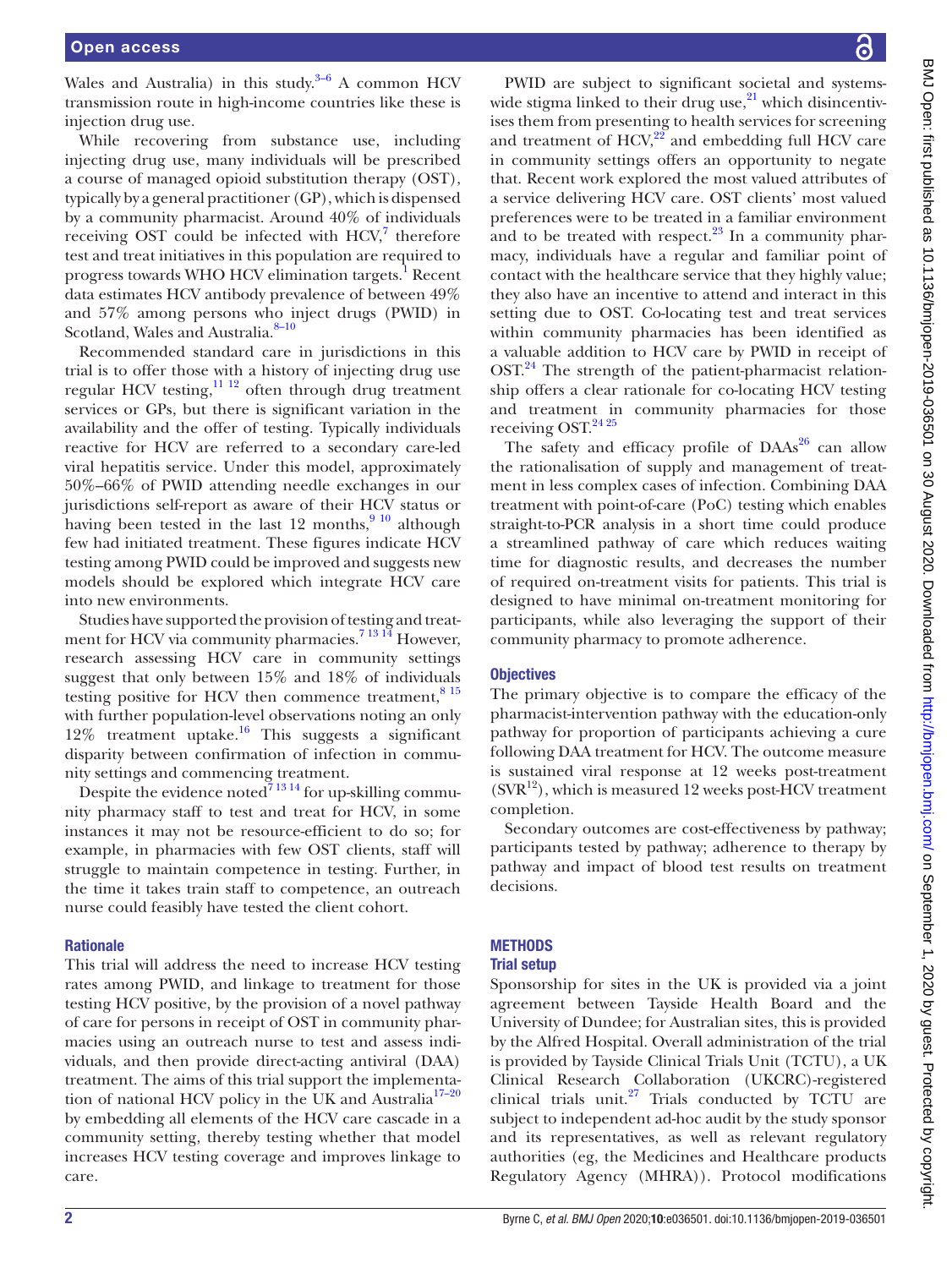are communicated to relevant authorities by the TCTU trial coordinator or delegated individual. There is a Trial Management Group (TMG) in place for the trial comprised of the study investigators, TCTU management and coordinating staff, and National Health Service care network staff. The role of the TMG includes, but is not limited to:

- ► To provide advice on all appropriate aspects of the trial.
- To provide advice to the study investigators.
- ► To adjudicate on future continuation (or otherwise) of the trial.
- To monitor recruitment and strategise if required.
- ► To review and consider issues relating to data management and integrity.
- To review and consider proposals for interim analyses.
- ► To review and consider site deviations/breaches of protocol.
- To oversee timely publication of results.
- ► To review approve external requests for data or subsets of data.

## Trial design

This trial is an international, multicentre, clusterrandomised two-arm unblinded trial of pharmacy outreach PoC HCV diagnosis and DAA treatment versus conventional test-and-treat pathways for clients receiving OST in community pharmacies in Scotland, Wales and Australia. There are two pathways the pharmacyintervention pathway and education-only (control arm) pathway.

## Patient and public involvement

Patient or public involvement groups were not involved in the design of this study. Study design was developed from prior experience of the investigators of working with the stakeholders involved.

## **Participants**

Eligibility criteria: *Inclusion criteria*

- ► Over 18 years of age.
- ► Previous or current injecting drug user.
- Stable OST dose for greater than 12 weeks prior to study enrolment.
- ► Glecaprevir/pibrentasvir treatment naïve.
- ► Able to voluntarily sign and date an informed consent form prior to initiation of any screening or studyspecific procedures.
- ► Able to understand and adhere to study visit schedule and all other protocol requirements mandatory field *Exclusion criteria*
- ► Female who is pregnant, planning to become pregnant, or breastfeeding, or unwilling/unable to take appropriate birth control.
- ► Known current HIV infection.
- ► Known current hepatitis B virus (HBV) infection. Serological: patients with a positive hepatitis B surface

antigen (HBsAg) or isolated positive hepatitis B core antigen (anti-HBC) will be excluded from the study and followed up in secondary care.

- ► Previous treatment with glecaprevir/pibrentasvir.
- ► Currently taking any concomitant medication that has a warning of 'do not co-administer' with glecaprevir and/or pibrentasvir as defined by the Liverpool Hep drug interactions website [\(www.hep-druginteractions.](www.hep-druginteractions.org) [org](www.hep-druginteractions.org)) and product SmPC.

► Clinically significant abnormalities that make candidate unsuitable for this study in the opinion of the investigator including but not limited to: Uncontrolled cardiac, respiratory, gastrointestinal, haematologic, neurologic, psychiatric or other medical disease or disorder, which is unrelated to existing HCV infection.

- History of either current or previous decompensated liver disease or symptoms/signs of decompensation, for example, ascites noted on physical examination, use of beta-blockers for portal hypertension, hepatic encephalopathy or oesophageal variceal bleeding.
- ► Candidate is deemed unsuitable to receive study drugs by the study investigator, for any reason according to clinical judgement.
- ► Unable or unwilling to provide informed consent.
- History of severe, life-threatening or other significant sensitivity to any excipients of the study drugs.
- ► Drug-drug Interaction which may have safety concerns with any concomitant medication the patient is receiving, including non-prescribed and/or recreational drugs.

## Study setting

HCV testing, administration of DAA treatment, and data collection visits occur in community pharmacies in the pharmacy-intervention pathway. In the education-only pathway, these occur in alignment with standard care. All participant enrolment occurs in community pharmacies.

## Enrolment

Participants will be recruited from OST client cohorts in community pharmacies in Scotland, Wales and Australia. Up to 140 HCV-positive participants will be treated, requiring up to 345 to be enrolled. Informed consent will be obtained by a study or clinic nurse and community pharmacists. Participant information documents will be made available in Welsh for any individuals who request this. Participants will have at least 24 hours to consider participation.

## **INTERVENTIONS** PoC HCV test

The PoC device being used for the trial is supplied by Genedrive Diagnostics . It is a compact CE-IVD (In Vitro Diagnostics) marked device, which incorporates ultra-fast PCR cycling. The device is suitable for use by operators after minimal training and provides a simple positive/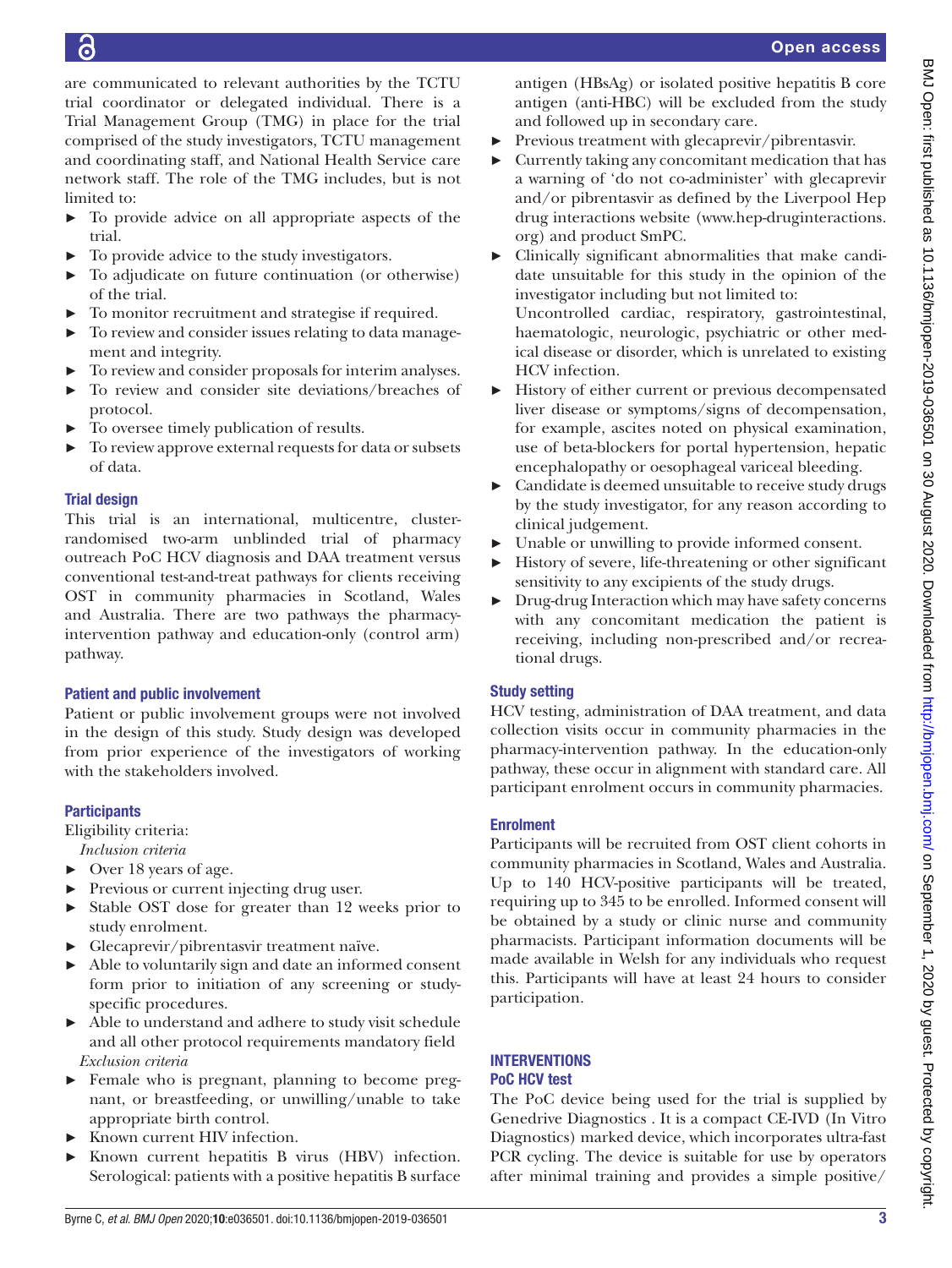negative reading in under 90 min from the sample collection. The device requires 30  $\mu$ L of sample.<sup>[28](#page-7-15)</sup> This test is administered at baseline for participants in the pharmacist intervention arm.

#### HCV medication

The study will use glecaprevir/pibrentasvir 100 mg/40 mg film-coated tablets provided by AbbVie, the funder. Dosage is three tablets taken once daily.

Participants will be prescribed this based on the following criteria:

All genotypes will receive 8 weeks of treatment, if they are HCV treatment-naïve and have an AST to Platelet Ratio Index (APRI) score of  $\leq 1$ .

Patients with APRI >1 will be evaluated with a further test (eg, Fibroscan). This will take place following commencement of therapy. There will be no change to therapy if results are consistent with portal fibrosis (F) F0–F3; if results are consistent with F4, participants will have their treatment regimen extended by 4 weeks, to a total of 12 weeks.

Enrolled patients who have previously failed therapy with PEGylated-Interferon + ribavirin ± sofosbuvir or sofosbuvir + ribavirin will be prescribed:

- $\blacktriangleright$  Genotypes 1, 2, 4, 5 and 6 will receive 8 weeks if their APRI is ≤1. Patients with APRI >1 will be evaluated with a further test as previously outlined. Treatment changes will be as previously outlined.
- Genotype 3: 16 weeks (regardless of APRI score).

In Australia, in the education-only arm, any DAA can be prescribed in line with national prescribing guidelines.<sup>[29](#page-8-0)</sup>

#### Study pathways

#### Pharmacy-intervention pathway

In this pathway, staff training and educational materials on HCV will be delivered by the trial team to pharmacists. In the immediate period prior to opening to patient consent, the pharmacist will discuss HCV with OST clients to raise awareness of HCV and provide study literature.

The outreach nurse will attend the pharmacy to take informed consent from interested OST clients. From those agreeing to be tested, the nurse will perform conventional venepuncture, taking blood for PoC testing and additional tubes for full blood count, urea and electrolytes, liver function testing, including markers of liver fibrosis (Fibrosis-4 Index, APRI, aspartate transaminas to alanine transaminase ratio (AST:ALT ratio)), and viral parameters (HCV, HIV and HBV). A baseline blood sample per participant will be stored in a −80°C freezer for viral resistance assessment in the event of nonresponse to DAA treatment despite adherence.

At a subsequent visit, HCV-positive participants will be assessed for DAA treatment by the nurse and complete questionnaires collecting demographic and injecting behaviour information, and the EQ-5D-5L. $30-36$  DAA treatment will be arranged—with support from tertiary multidisciplinary teams if required—by the nurse using a patient group direction in the UK, and by the principal

investigator in Australia.<sup>37</sup> Treatment will be dispensed by the community pharmacist in line with the participant's OST schedule. Adherence to treatment will be recorded by the community pharmacist.

Participants who test negative following the PoC test will be informed their result is expected to be accurate, but must be confirmed by the central laboratory using the sample taken for viral parameters. Those who are confirmed HCV PCR negative will be revisited or telephoned by the nurse to confirm their status; any eligible patients who are PCR positive, but were below the limit of detection of the PoC device, <sup>28</sup> will then be commenced on treatment.

The next study visit will be at least 12 weeks post-treatment when the nurse will conduct a PoC HCV test, and participants will complete further study questionnaires.

#### Education-only pathway

In this pathway, staff training and educational materials on HCV will be delivered as in the pharmacy intervention pathway. The community pharmacist will, as in recommended standard practice, $2^{0}$  38 39 opportunistically discuss HCV with OST patients. Information will be relayed verbally and via standard health service HCV literature. Study information will also be distributed. Patients will be advised to attend the nearest nurse-led clinic (in UK) or referred to their GP (in Australia) for HCV testing and assessment via standard care protocols. OST clients will be provided with a study reply slip to identify their pharmacy when presenting for enrolment. Should they attend without this, their pharmacy can be confirmed directly with their pharmacist.

Eligible patients will be consented to the trial by the clinic nurse (UK), or pharmacist (Australia). Questionnaires and follow-up, as previously described, will be completed in alignment with standard care.

For eligible participants: DAA treatment will be arranged, treatment will be dispensed and follow-up conducted, in line with standard care in all settings. Adherence will be recorded as outlined previously. The  $\text{SNR}^{12}$  blood test will occur in the local clinic or GP offering this.

#### Participant journey

In the pharmacist-intervention pathway, all participants receive three or four data collection visits with the outreach nurse in their community pharmacy, depending on the result of their baseline PoC test. In the education-only pathway, all participants receive three data collection visits aligned with standard care schedules.

Participant visit schedules are fully outlined in tabular form in [online supplementary file](https://dx.doi.org/10.1136/bmjopen-2019-036501) 'Study schedule matrices delineated by pathway', an overview is presented in [figure](#page-4-0) 1.

#### OUTCOMES AND ANALYSIS Primary outcome

As outlined in [table](#page-4-1) 1, the primary outcome  $(SVR^{12})$  will be assessed as a binary outcome for subjects and so will use logistic regression modelling while accounting for clustering through generalised linear mixed models. This will be analysed on an intention-to-treat (ITT) basis. The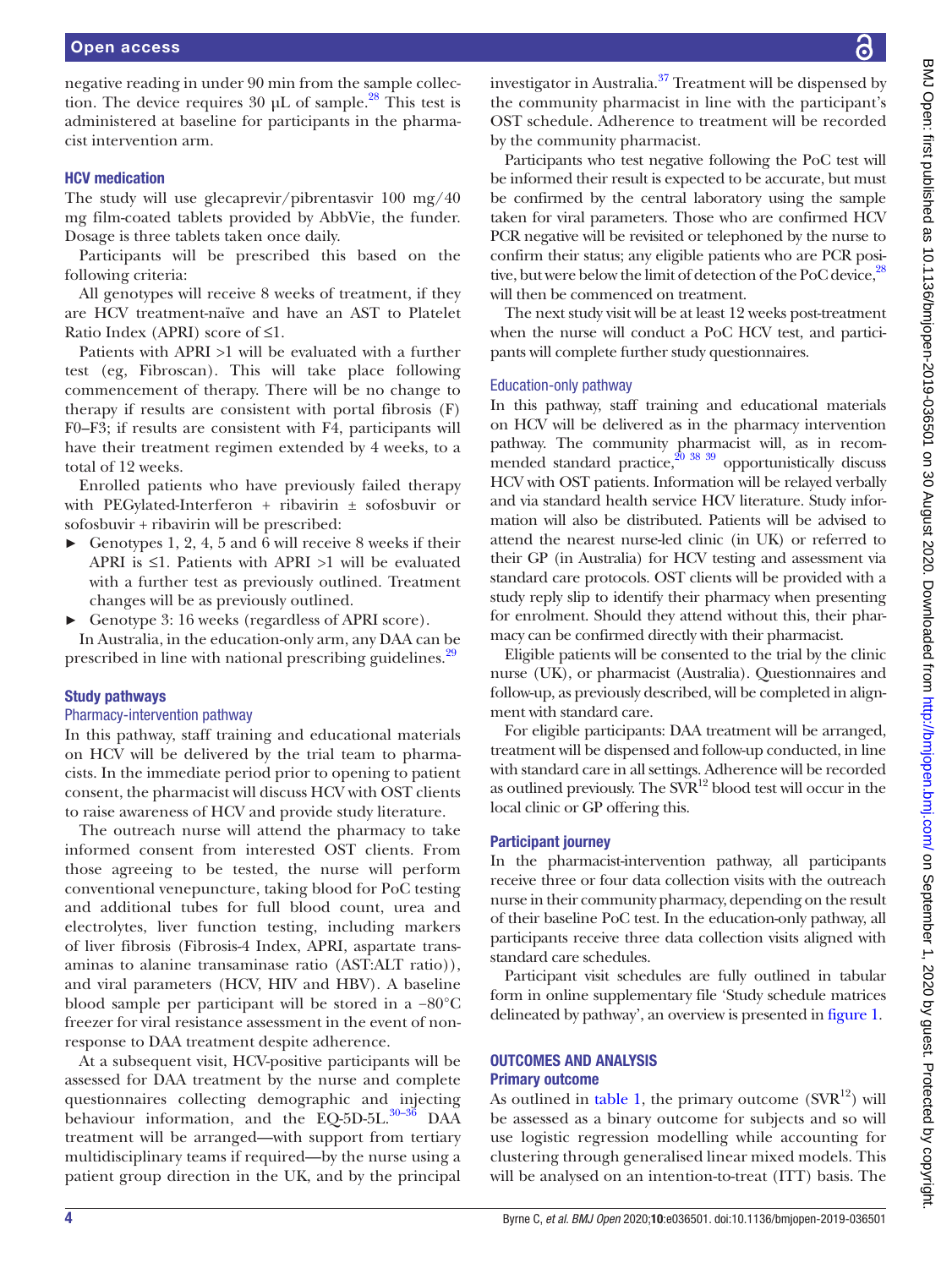

<span id="page-4-0"></span>Figure 1 Participant journey overview. The participant journey through the study is displayed per pathway. In the pharmacyintervention pathway, participants are screened for hepatitis C in their community pharmacy by the study nurse using the Genedrive point-of-care test. If positive and eligible for the study, they are assessed for treatment with direct-acting antivirals by the nurse and commence treatment in their pharmacy. They are then followed-up in their pharmacy at least 12 weeks after finishing treatment to check for a sustained viral response. In the education-only pathway, participants are referred to their local clinic or GP for hepatitis C screening. If positive, they are prescribed in line with standard care. Treatment is dispensed by their pharmacist and they are referred to their local clinic or GP for a sustained viral response test. AUS, Australia, DAA, direct acting antiviral; GP, general practitioner; HCV, hepatitis C virus; OST, opiate substitution therapy; PoC, point of care; SVR<sup>12</sup>, sustained viral response at 12 weeks.

numerator will be the number of participants who achieve  $SVR<sup>12</sup>$ , and the denominator will be the total number of patients on OST. Additionally, results will be expressed as a proportion of known HCV-infected subjects.

#### Secondary outcomes

As outlined in [table](#page-5-0) 2, secondary outcomes will be assessed in the same manner, initially as ITT with all eligible patients as the denominator and by modified ITT (mITT) to explore the steps in the pathways. The mITT population will contain all enrolled subjects who tested positive for HCV.

The mITT analyses will include:

- ► Percentage of patients achieving  $\text{SWR}^{12}$  in each arm.
- ► Proportion who start HCV treatment within the duration of the study in each arm.

► Proportion of those initiating treatment that complete the treatment course  $(≥85\%$  adherence).

Descriptive analyses will be performed to evaluate patient-level and pharmacy-level baseline characteristics for the overall population and appropriate subgroups.

#### Sample size calculation

As the pharmacist intervention pathway is a specific population-based intervention for diagnosis and treatment, the number of clients on OST treatment at each pharmacy is the known factor. HCV status of individuals within the pharmacy will be unknown at study commencement, so the number of clients on OST in pharmacy will be the target for trial setup.

Variability has been demonstrated in the proportion of individuals on OST who are HCV positive, with figures

<span id="page-4-1"></span>

| Primary objective and outcome measure<br>Table 1                                                                                                                    |                                                                                                                                                                                            |                                                                     |  |
|---------------------------------------------------------------------------------------------------------------------------------------------------------------------|--------------------------------------------------------------------------------------------------------------------------------------------------------------------------------------------|---------------------------------------------------------------------|--|
| <b>Primary objective</b>                                                                                                                                            | <b>Outcome measure</b>                                                                                                                                                                     | Time point of outcome measured                                      |  |
| To evaluate the difference in rates of<br>diagnosis and cure of HCV in patients<br>receiving OST between the pharmacy-<br>intervention and education-only pathways. | Proportion of patients in a population of<br>stable OST clients achieving SVR <sup>12</sup> in the<br>pharmacy-intervention pathway versus<br>education-only pathway (Intention to Treat). | At least 12 weeks after participants<br>finish their HCV treatment. |  |
|                                                                                                                                                                     |                                                                                                                                                                                            |                                                                     |  |

HCV, hepatitis C virus; OST, opiate substitution therapy;  $SVR<sup>12</sup>$ , sustained viral response at 12 weeks.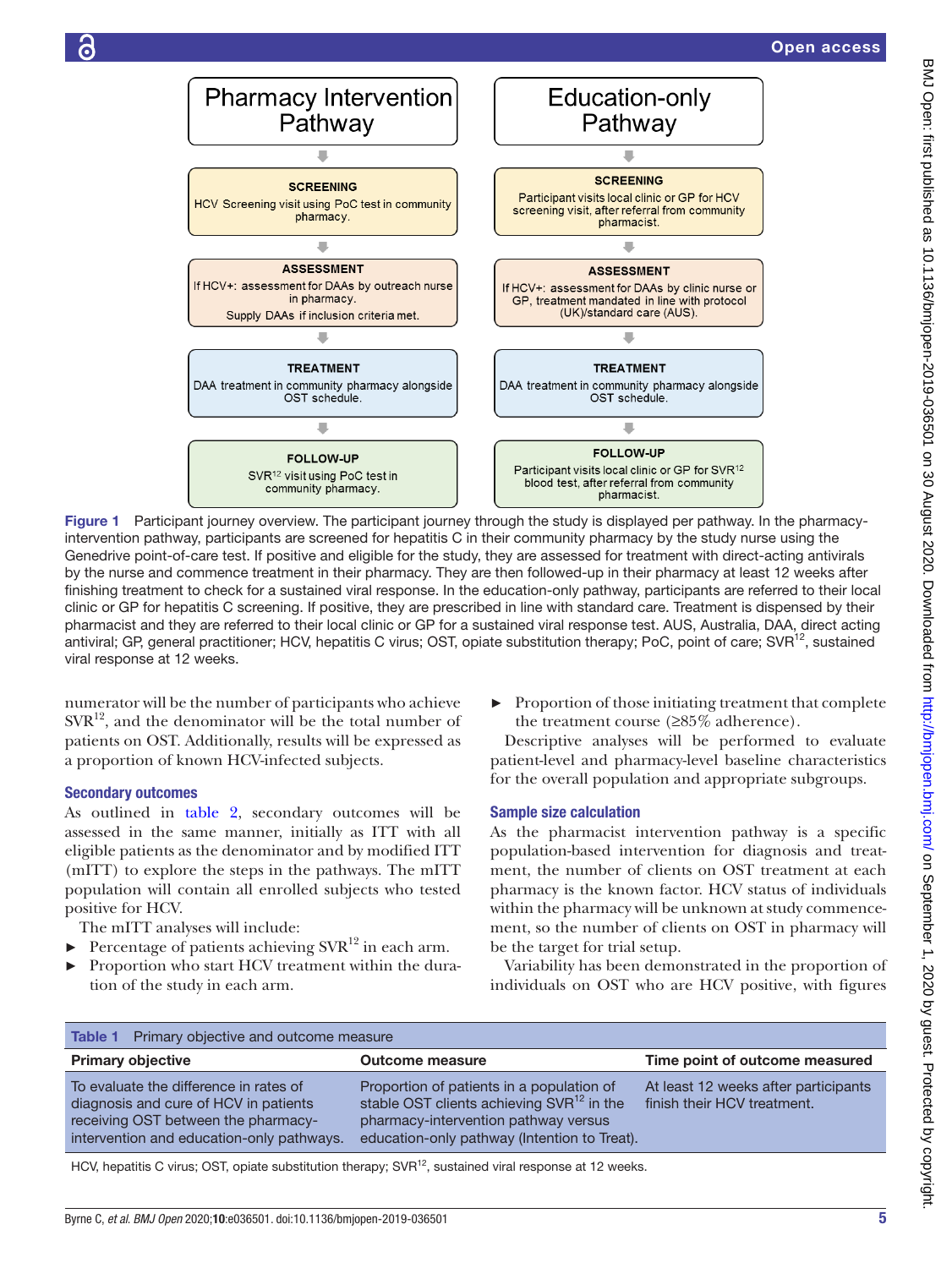#### <span id="page-5-0"></span>Table 2 Secondary objectives and outcome measures

| <b>Secondary objective</b>                                                                                                                                                         | <b>Outcome measure</b>                                                                                                                                                                                                                                                | Time point of outcome<br>measured                                      |
|------------------------------------------------------------------------------------------------------------------------------------------------------------------------------------|-----------------------------------------------------------------------------------------------------------------------------------------------------------------------------------------------------------------------------------------------------------------------|------------------------------------------------------------------------|
| Determine which pathway leads<br>to more people on OST who are<br>confirmed HCV RNA positive being<br>treated and cured.                                                           | Percentage of patients achieving $SVR^{12}$ from the<br>patient population that tested positive for HCV in each<br>arm (modified intention to treat).                                                                                                                 | At least 12 weeks after<br>participants finish their HCV<br>treatment. |
| Evaluate if the pharmacist-intervention<br>pathway is more cost-effective than<br>the education-only pathway, from<br>the perspective of the NHS (UK) and<br>Medicare (Australia). | Incremental cost-effectiveness ratio to consider the<br>epidemiological impact of scaling up the intervention<br>to all pharmacies in a specific setting in Australia,<br>Scotland and Wales; and cost-benefit calculations.<br>Lifetime horizon between 10-20 years. | End of Study.                                                          |
| Determine which pathway leads to<br>more people on OST being tested for<br>HCV.                                                                                                    | Proportion of patients being tested for HCV in each<br>arm.                                                                                                                                                                                                           | End of study.                                                          |
| Compare adherence and persistence to<br>HCV therapy in each pathway.                                                                                                               | Proportion of patients adhering to therapy in each arm End of study.<br>(taking $\geq$ 85% of prescribed tablets) as reported in the<br>observed therapy adherence log.                                                                                               |                                                                        |
| Assess the impact of baseline blood<br>tests on treatment decisions.                                                                                                               | Proportion of patients in whom changes in therapy<br>are advised due to blood test results, as recorded at<br>start of HCV therapy.                                                                                                                                   | Prior to treatment.                                                    |

HCV, hepatitis C virus; NHS, national health service; OST, opiate substitution therapy; SVR<sup>12</sup>, sustained viral response at 12 weeks.

reported at approximately  $40\%$ .<sup>40 41</sup> The power calculation for the study is based on the assumption that each pharmacy will have approximately 4 HCV positive OST clients (assuming around 10 OST clients per pharmacy) who could be identified and assessed for treatment.

The study is powered on  $\text{SVR}^{12}$ , that is, the difference in proportions of those HCV positive on OST who achieve  $SVR<sup>12</sup>$ . Currently, this is estimated to be 2.5%, and it is anticipated the study will achieve 25%. For a parallelgroup design, the number required per arm would be n=48, so 96 in total with 90% power and a two-sided alpha of 0.05. Allowing for clustering, by assuming four patients per pharmacy and an intracluster correlation of 0.05, then the inflation factor is 1.15 and gives a total of 112. If we assume 20% drop out, then the total number required is 140, and with four patients per pharmacy on average this would require 35 pharmacies. Given the cluster randomised design, the aim is to recruit up to 50 pharmacies, which will help reduce intracluster correlation. Estimation was based on software nQuery Advisor V.7 and confirmed by an independent statistician using GPower.

## Randomisation

The unit of randomisation is the pharmacy. Up to 50 pharmacies will be randomised to either the pharmacist intervention or the education-only pathway on a 1:1 per-hub basis (Scotland, Wales and Australia). Randomisation will be conducted at the UK Clinical Research Collaboration registered TCTU, University of Dundee, UK.

## Statistical methods

To account for the clustered nature of the trial, a mixedeffects logistic regression model will be performed with the parameter indicator of a trial arm in the model, and a random parameter to account for within-cluster correlation.

As all patients will have either achieved  $\text{SNR}^{12}$  or not, and we will assume that drop-outs/lost to follow-up are failures, there will be no missing data in the primary outcome. Extra-binomial variability or over-dispersion, as well as the number of zeros, will be examined in the logistic model and, if present, alternative modelling such as negative binomial models and zero-inflated negative binomial models will be considered. This will also be adjusted by prior therapy and genotype; the two factors are interdependent, determining the length of therapy.

Multiple logistic regression modelling will explore the patient and pharmacy characteristics associated with the primary/secondary outcomes. Analyses will be carried out in accordance with the pre-specified statistical analysis plan (SAP).

## Health economic analysis

In this analysis, an existing dynamic, deterministic model of HCV transmission, progression and HCV treatment among PWID to evaluate the impact of the pharmacy intervention pathway compared with standard care testing and treatment will be adapted. $42$  A Bayesian parameter sampling and model calibration process will be used to take account of uncertainty in key factors (eg, injecting duration, HCV disease progression rates, health utilities, death rates and HCV prevalence) to generate HCV epidemic profiles consistent with each study hub. The model will then be run with and without the intervention to project the degree to which the intervention results in additional benefits.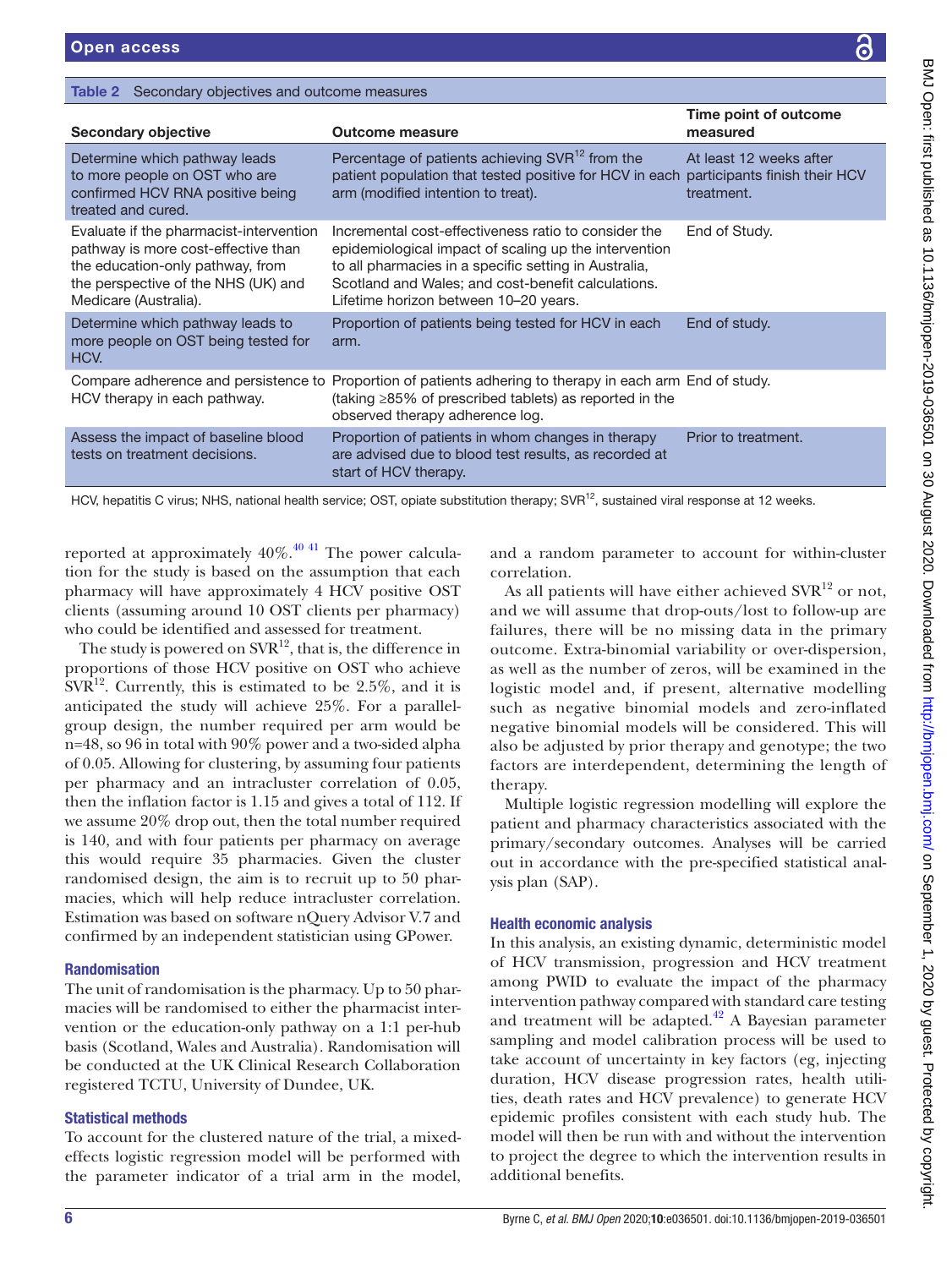The economic analysis will be performed from a UK National Health Service and Australian Medicare perspectives with health utilities (in quality-adjusted life years; QALY) attached to each model compartment, and costs attached where relevant.

The effect of the intervention on HCV infections averted and QALY saved will be projected by the model. Results will be presented as mean incremental cost-effectiveness ratio. The probability that the intervention is cost-effective will be estimated for different willingness-to-pay (WTP) thresholds (£20 000 or £30 000 per QALY as used by the National Institute for Health and Care Excellence), and £13 000 in line with a recent estimate<sup>[43](#page-8-5)</sup> of where the UK WTP should lie. Cost-effectiveness acceptability curves will be constructed and univariate sensitivity analyses undertaken, with analysis of covariance methods being used to summarise the proportion of the variability in the incremental costs and QALY explained by the uncertainty in input parameters. Univariate sensitivity analyses will consider such things as changes in the: time horizon; discount rates; PWID HCV chronic prevalence; changes to the treatment costs and coverage of the intervention. We will also explore the effect of assuming no prevention benefit (but allowing for re-infection), by permanently fixing the force of infection, independent of numbers of infected individuals.

The model will also be used to consider the epidemiological impact of scaling up the intervention to all pharmacies in Dundee, Cardiff and Melbourne over a 10 and 20-year timeframe.

## Data collection and management

Individual participant data collected at each visit will be recorded in a paper case report form (CRF). Anonymised data will be stored, with participants only distinguishable by study identification number. No personal information is shared outside the participants' local clinical care networks. Data on participant adherence to therapy are collected in a dispensing and adherence log. Screening data will be collected from screening logs completed by pharmacists. Data will be transferred to an electronic data management system provided by the University of Dundee. Once data entry is complete, management and quality control will be conducted in line with Tayside Medical Science Centre SOP DM053: Data management in clinical research.

Data integrity will be monitored on an ongoing basis by the TMG.

## Safety reporting

All adverse events (AEs) or serious adverse events (SAEs) will be recorded on the AE log in each participant's CRF and will be assessed by the chief investigator or appropriately qualified delegate. AEs and SAEs will be recorded from the time a participant joins the study until their last study visit. Participants with outstanding AEs or SAEs at the end of the study will be referred by the study team to appropriate onward medical care.

Owing to the significant level of comorbid disease and illness that are expected to present in this population, the investigators will record as AEs/SAEs, but not report as SAEs, in the following categories:

- ► Hospitalisation for assault or accidental injury.
- ► Hospitalisation for preplanned surgery.
- ► Worsening of pre-existing comorbidity.
- ► Hospitalisation for abscesses due to drugs use.
- ► Infectious complications of drug use.
- ► Hospitalisation for wound management due to drugs use.
- Any death or hospitalisation due to new cardiovascular events.
- ► Any death or hospitalisation due to new diagnosis or treatment of cancer.
- Any death or hospitalisation due to infection.
- Any admission for elective or planned investigation or treatment.
- ► Any death or hospitalisation for deteriorating renal function, high or low potassium levels.
- Any hospitalisation due to nausea, vomiting, constipation or diarrhoea.

## Ethics and dissemination

The research will be conducted in line with the principles of the Declaration of Helsinki and in accordance with the Research Governance Framework Scotland, the UK Policy Framework for Health and Social Care Research, and the Australian Code for the Responsible Conduct of Research. Ethical favourable opinion was gained from East of Scotland Research Ethics committee for UK sites (19/ES/0025) and the Alfred Hospital Ethics Committee  $(149/19)$ .

Results will be disseminated through peer-reviewed publications, presented at conferences and published on clinicaltrials.gov. Anonymised Individual Participant Data (IPD) will be retained by the study team. Ownership of the data arising from this study resides with the study team and their respective employers. The study team will follow the International Committee of Journal Editors (ICJME) guidelines. Access to IPD will be considered for researchers who supply a methodologically sound proposal. Access will be granted in line with prevailing recommendations<sup>44</sup> via a reputable online controlled access repository. Requests for data access should be sent to the corresponding author (ORCID: 0000-0002-7586- 7712). Data which may be shared include all IPD collected during the trial which underlies the final published results, after de-identification; the study protocol; the SAP; the data anagement plan.

#### Author affiliations

<sup>1</sup>Department of Molecular and Clinical Medicine, University of Dundee School of Medicine, Dundee, UK

<sup>2</sup>Tayside Clinical Trials Unit, University of Dundee, Dundee, UK

<sup>3</sup>Directorate of Public Health, National Health Service Tayside, Dundee, UK 4 Public Health Wales Department of Microbiology, University Hospital of Wales, Cardiff, UK

5 Disease Elimination Programme, Burnet Institute, Melbourne, Victoria, Australia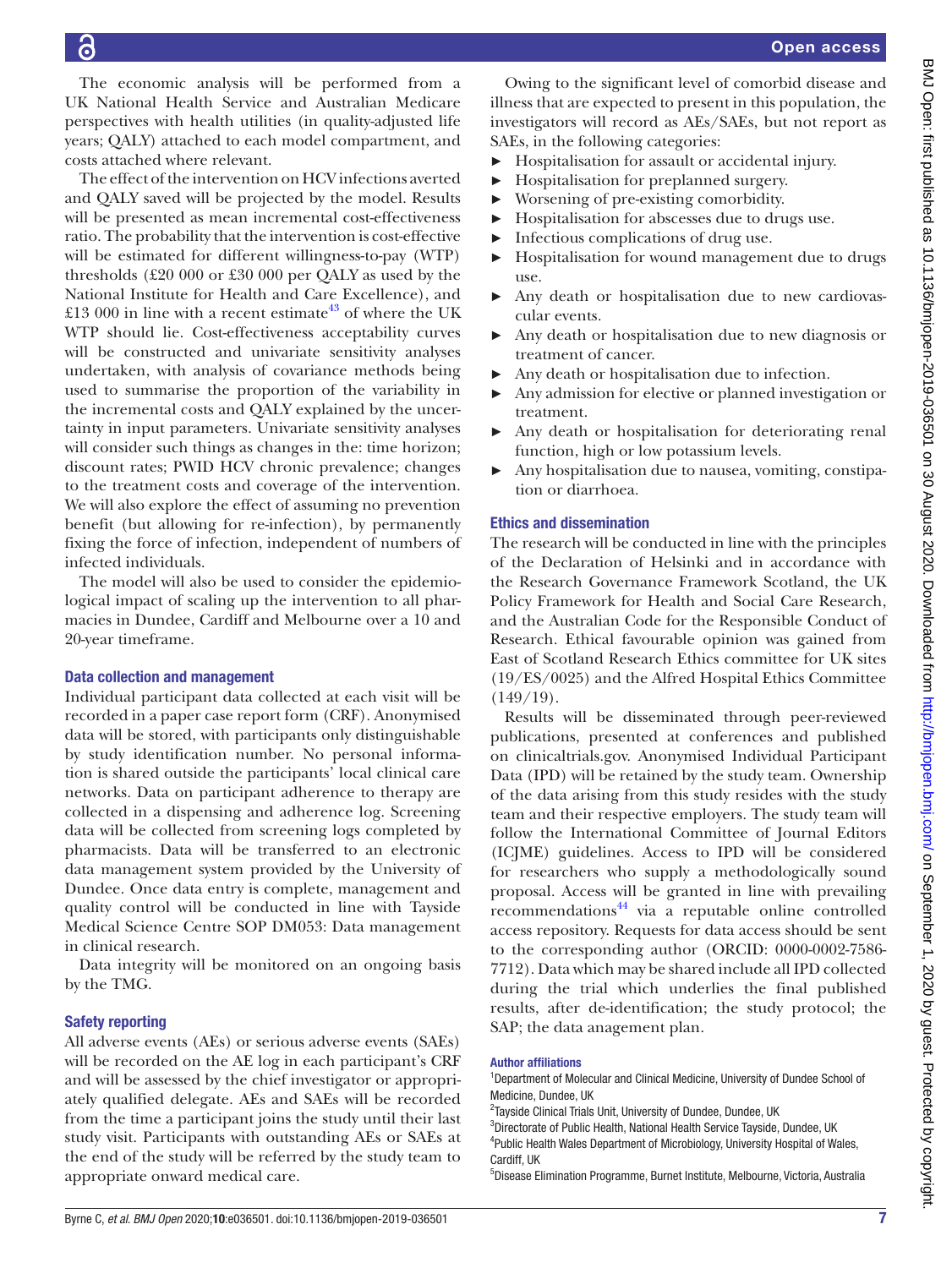<sup>6</sup>School of Public Health and Preventive Medicine, Monash University, Melbourne, Victoria, Australia

<sup>7</sup>Department of Epidemiology and Preventive Medicine, Monash University, Melbourne, Victoria, Australia

<sup>8</sup>Dundee Epidemiology and Biostatistics Unit, University of Dundee, Dundee, UK 9 Department of Gastroenterology, National Health Service Tayside, Dundee, UK

#### Twitter Andrew Radley [@AndrRadl](https://twitter.com/AndrRadl)

Contributors JFD is the chief investigator for the trial. JFD, JSD, BH, AR and PD made significant contributions to the conceptualisation and design of the trial. CB created the first draft of the manuscript, the data collection tools, monitored data collection, provided study-specific training and coordinated the study. SKI, LJZB, MDP and NP contributed relevant details to the manuscript for each hub. SKI provided trial management oversight for the study. MDP and NP implemented the trial in their local settings. All authors critically revised and approved the manuscript.

Funding AbbVie funded the study and had input in the protocol development.

Competing interests AR has received personal honoraria from AbbVie and Gilead and institutional research grants from MSD, AbbVie, Gilead and Roche. BH has received unrestricted educational grants, payments for advisory boards and payments for presentations from Jannen, Gilead, BMS, Abbvie and Merck in relation to HCV products. He has also received funding from Gilead, Merck, Abbvie and BMS for running meetings in relation to HCV in Wales. He has secured unrestricted funding from Abbvie, Merck and Gilead for project work related to management of HCV. JSD has received investigator initiated research support from AbbVie, Gilead Sciences, Merck and Bristol Myers Squibb; and has received honoraria from AbbVie, Gilead Sciences, and Merck. JFD has received personal honoraria for lectures and institutional research grants from MSD, AbbVie, Gilead, Roche and Janssen. PD has received grants from Gilead, Shire pharmaceuticals. PD is a member of the New Drugs Committee of the Scottish Medicines Consortium. AbbVie were involved in a collaborative, iterative process to develop the study protocol alongside the study Investigators as part of the AbbVie Investigator Initiated Scheme. AbbVie provided input to the protocol with regards to safety measures and reporting; the participant journey; and HCV medication guidance.

Patient consent for publication Not required.

Provenance and peer review Not commissioned; externally peer reviewed.

Open access This is an open access article distributed in accordance with the Creative Commons Attribution Non Commercial (CC BY-NC 4.0) license, which permits others to distribute, remix, adapt, build upon this work non-commercially, and license their derivative works on different terms, provided the original work is properly cited, appropriate credit is given, any changes made indicated, and the use is non-commercial. See: [http://creativecommons.org/licenses/by-nc/4.0/.](http://creativecommons.org/licenses/by-nc/4.0/)

#### ORCID iDs

Christopher Byrne<http://orcid.org/0000-0002-7586-7712> Andrew Radley <http://orcid.org/0000-0003-4772-2388> Minh Duc Pham<http://orcid.org/0000-0002-5932-3491>

#### REFERENCES

- <span id="page-7-0"></span>1 World Health Organisation. Global health sector strategy on viral hepatitis 2016-2021, 2016. Available: [www.who.int/hepatitis/](www.who.int/hepatitis/strategy2016-2021/ghss-hep/en/) [strategy2016-2021/ghss-hep/en/](www.who.int/hepatitis/strategy2016-2021/ghss-hep/en/) [Accessed Jun 2019].
- <span id="page-7-1"></span>2 The Polaris Observatory HCV Collaborators. Global prevalence and genotype distribution of hepatitis C virus infection in 2015: a modelling study. *Lancet Gastroenterol Hepatol* 2018;2:161–76.
- <span id="page-7-2"></span>3 Radley A, de Bruin M, Inglis SK, *et al*. Clinical effectiveness of pharmacy-led versus conventionally delivered antiviral treatment for hepatitis C in patients receiving opioid substitution therapy: a study protocol for a pragmatic cluster randomised trial. *[BMJ Open](http://dx.doi.org/10.1136/bmjopen-2017-021443)* 2018;8:e021443.
- 4 Health Protection Scotland. Blood borne viruses and sexually transmitted infections, 2017. Available:<www.hps.scot.nhs.uk/> [Accessed Jun 2019].
- 5 Kirby Institute. HIV, viral hepatitis and sexually transmissible infections in Australia: annual surveillance report 2018, 2018. Available: <www.kirby.unsw.edu.au>[Accessed Jun 2019].
- 6 Welsh Government. Substance misuse treatment framework health and wellbeing compendium, 2013. Available: [www.wales.nhs.uk/](www.wales.nhs.uk/sitesplus/888/opendoc/238900) [sitesplus/888/opendoc/238900](www.wales.nhs.uk/sitesplus/888/opendoc/238900) [Accessed Jun 2019].
- <span id="page-7-3"></span>7 Radley A, Tait J, Dillon JF. DOT-C: a cluster randomised feasibility trial evaluating directly observed anti-HCV therapy in a population receiving opioid substitute therapy from community pharmacy. *[Int J](http://dx.doi.org/10.1016/j.drugpo.2017.05.042)  [Drug Policy](http://dx.doi.org/10.1016/j.drugpo.2017.05.042)* 2017;47:126–36.
- <span id="page-7-4"></span>8 Health Protection Scotland. Needle exchange surveillance initiative (NESI) 2008-09 to 2017-18, 2018. Available: <www.hps.scot.nhs.uk> [Accessed Jun 2019].
- <span id="page-7-6"></span>9 Heard S, Iversen J, Geddes L, *et al*. Australian needle syringe program survey national data report 2013-2017: prevalence of HIV, HCV and injecting and sexual behaviour among NSP Attendees, 2018. Available: <www.kirby.unsw.edu.au/> [Accessed Jun 2019].
- 10 Public Health England. Hepatitis C in the UK: 2019 report, 2019. Available: [https://assets.publishing.service.gov.uk/government/](https://assets.publishing.service.gov.uk/government/uploads/system/uploads/attachment_data/file/831155/Hepatitis_C_in_the_UK_2019_report.pdf) [uploads/system/uploads/attachment\\_data/file/831155/Hepatitis\\_C\\_](https://assets.publishing.service.gov.uk/government/uploads/system/uploads/attachment_data/file/831155/Hepatitis_C_in_the_UK_2019_report.pdf) [in\\_the\\_UK\\_2019\\_report.pdf](https://assets.publishing.service.gov.uk/government/uploads/system/uploads/attachment_data/file/831155/Hepatitis_C_in_the_UK_2019_report.pdf) [Accessed Oct 2019].
- <span id="page-7-5"></span>11 Scottish Health Protection Network. Recommendations on hepatitis C virus case finding and access to care: report of the National Short-life Working group, 2018. Available: [https://www.hps.scot.nhs.](https://www.hps.scot.nhs.uk/web-resources-container/recommendations-on-hepatitis-c-virus-case-finding-and-access-to-care/) [uk/web-resources-container/recommendations-on-hepatitis-c-virus](https://www.hps.scot.nhs.uk/web-resources-container/recommendations-on-hepatitis-c-virus-case-finding-and-access-to-care/)[case-finding-and-access-to-care/](https://www.hps.scot.nhs.uk/web-resources-container/recommendations-on-hepatitis-c-virus-case-finding-and-access-to-care/) [Accessed Jun 2019].
- 12 Australasian Society for HIV, Viral Hepatitis and Sexual Health Medicine. National hepatitis C testing policy, 2017. Available: [www.](www.testingportal.ashm.org.au/hcv) [testingportal.ashm.org.au/hcv](www.testingportal.ashm.org.au/hcv) [Accessed Jun 2019].
- 13 Radley A, Melville K, Tait J, *et al*. A quasi-experimental evaluation of dried blood spot testing through community pharmacies in the Tayside region of Scotland. *[Frontline Gastroenterol](http://dx.doi.org/10.1136/flgastro-2016-100776)* 2017;8:221–8.
- 14 McAllister G, Innes H, Mcleod A, *et al*. Uptake of hepatitis C specialist services and treatment following diagnosis by dried blood spot in Scotland. *[J Clin Virol](http://dx.doi.org/10.1016/j.jcv.2014.09.004)* 2014;61:359–64.
- 15 Coyle C, Moorman AC, Bartholomew T, *et al*. The hepatitis C virus care continuum: linkage to hepatitis C virus care and treatment among patients at an urban health network, Philadelphia, PA. *[Hepatology](http://dx.doi.org/10.1002/hep.30501)* 2019;70:476–86.
- <span id="page-7-7"></span>16 Janjua NZ, Kuo M, Yu A, *et al*. The population level cascade of care for hepatitis C in British Columbia, Canada: the bc hepatitis testers cohort (BC-HTC). *[EBioMedicine](http://dx.doi.org/10.1016/j.ebiom.2016.08.035)* 2016;12:189–95.
- <span id="page-7-8"></span>17 Scottish Executive. Hepatitis C action plan for Scotland phase 1: September 2006 – August 2008, 2006. Available: [https://www.](https://www.webarchive.org.uk/wayback/archive/20180516085706/http://www.gov.scot/Publications/2006/09/15093626/0) [webarchive.org.uk/wayback/archive/20180516085706/http://www.](https://www.webarchive.org.uk/wayback/archive/20180516085706/http://www.gov.scot/Publications/2006/09/15093626/0) [gov.scot/Publications/2006/09/15093626/0](https://www.webarchive.org.uk/wayback/archive/20180516085706/http://www.gov.scot/Publications/2006/09/15093626/0) [Accessed Jun 2019].
- 18 Scottish Government. Sexual health and blood borne virus framework: 2015-2020 update, 2015. Available: [https://www.gov.](https://www.gov.scot/publications/sexual-health-blood-borne-virus-framework-2015-2020-update/) [scot/publications/sexual-health-blood-borne-virus-framework-2015-](https://www.gov.scot/publications/sexual-health-blood-borne-virus-framework-2015-2020-update/) [2020-update/](https://www.gov.scot/publications/sexual-health-blood-borne-virus-framework-2015-2020-update/) [Accessed Jun 2019].
- 19 Welsh Assembly Government. Blood borne viral hepatitis action plan for Wales 2010-2015, 2010. Available: [http://www2.nphs.](http://www2.nphs.wales.nhs.uk:8080/SubstanceMisuseDocs.nsf/5633c1d141208e8880256f2a004937d1/6a249ea7775f3f0b80257c5b0055c9db/$FILE/Blood%20Borne%20Viral%20Hepatitis%20Action%20Plan%20for%20Wales%202010-2015.pdf) [wales.nhs.uk:8080/SubstanceMisuseDocs.nsf/5633c1d141208e88](http://www2.nphs.wales.nhs.uk:8080/SubstanceMisuseDocs.nsf/5633c1d141208e8880256f2a004937d1/6a249ea7775f3f0b80257c5b0055c9db/$FILE/Blood%20Borne%20Viral%20Hepatitis%20Action%20Plan%20for%20Wales%202010-2015.pdf) [80256f2a004937d1/6a249ea7775f3f0b80257c5b0055c9db/\\$FILE/](http://www2.nphs.wales.nhs.uk:8080/SubstanceMisuseDocs.nsf/5633c1d141208e8880256f2a004937d1/6a249ea7775f3f0b80257c5b0055c9db/$FILE/Blood%20Borne%20Viral%20Hepatitis%20Action%20Plan%20for%20Wales%202010-2015.pdf) [Blood%20Borne%20Viral%20Hepatitis%20Action%20Plan%20for%](http://www2.nphs.wales.nhs.uk:8080/SubstanceMisuseDocs.nsf/5633c1d141208e8880256f2a004937d1/6a249ea7775f3f0b80257c5b0055c9db/$FILE/Blood%20Borne%20Viral%20Hepatitis%20Action%20Plan%20for%20Wales%202010-2015.pdf) [20Wales%202010-2015.pdf](http://www2.nphs.wales.nhs.uk:8080/SubstanceMisuseDocs.nsf/5633c1d141208e8880256f2a004937d1/6a249ea7775f3f0b80257c5b0055c9db/$FILE/Blood%20Borne%20Viral%20Hepatitis%20Action%20Plan%20for%20Wales%202010-2015.pdf) [Accessed Jun 2019].
- <span id="page-7-16"></span>20 Department of Health,, Australian Government. Fifth national hepatitis C strategy, 2018. Available: [https://www.health.gov.au/](https://www.health.gov.au/internet/main/publishing.nsf/Content/health-publicat.htm) [internet/main/publishing.nsf/Content/health-publicat.htm](https://www.health.gov.au/internet/main/publishing.nsf/Content/health-publicat.htm) [Accessed Jun 2019].
- <span id="page-7-9"></span>21 Paquette CE, Syvertsen JL, Pollini RA. Stigma at every turn: health services experiences among people who inject drugs. *[Int J Drug](http://dx.doi.org/10.1016/j.drugpo.2018.04.004)  [Policy](http://dx.doi.org/10.1016/j.drugpo.2018.04.004)* 2018;57:104–10.
- <span id="page-7-10"></span>22 Heath AJ, Kerr T, Ti L, *et al*. Healthcare avoidance by people who inject drugs in Bangkok, Thailand. *[J Public Health](http://dx.doi.org/10.1093/pubmed/fdv143)* 2016;38:e301–8.
- <span id="page-7-11"></span>23 Radley A, Melville K, Easton P, *et al*. 'Standing outside the Junkie Door'-service users' experiences of using community pharmacies to access treatment for opioid dependency. *[J Public Health](http://dx.doi.org/10.1093/pubmed/fdw138)* 2017;39:846–55.
- <span id="page-7-12"></span>24 Radley A, van der Pol M, Dillon JF, *et al*. Application of a discrete choice experiment approach to support the design of a hepatitis C testing service in primary care. *[Int J Drug Policy](http://dx.doi.org/10.1016/j.drugpo.2018.12.008)* 2019;65:1–7.
- 25 Laird A, Hunter C, Sardar CM, *et al*. Community pharmacybased opiate substitution treatment and related health services: a study of 508 patients and 111 pharmacies. *[J Public Health](http://dx.doi.org/10.1007/s10389-016-0714-y)* 2016;24:193–207.
- <span id="page-7-13"></span>26 Hajarizadeh B, Cunningham EB, Reid H, *et al*. Direct-Acting antiviral treatment for hepatitis C among people who use or inject drugs: a systematic review and meta-analysis. *[Lancet Gastroenterol Hepatol](http://dx.doi.org/10.1016/S2468-1253(18)30304-2)* 2018;3:754–67.
- <span id="page-7-14"></span>27 TCTU. Tayside clinical trials unit, 2014. Available: [https://www.](https://www.ahspartnership.org.uk/tasc/tayside-clinical-trials-unit) [ahspartnership.org.uk/tasc/tayside-clinical-trials-unit](https://www.ahspartnership.org.uk/tasc/tayside-clinical-trials-unit) [Accessed Oct 2018].
- <span id="page-7-15"></span>28 Llibre A, Shimakawa Y, Mottez E, *et al*. Development and clinical validation of the Genedrive point-of-care test for qualitative detection of hepatitis C virus. *[Gut](http://dx.doi.org/10.1136/gutjnl-2017-315783)* 2018;67:2017–24.